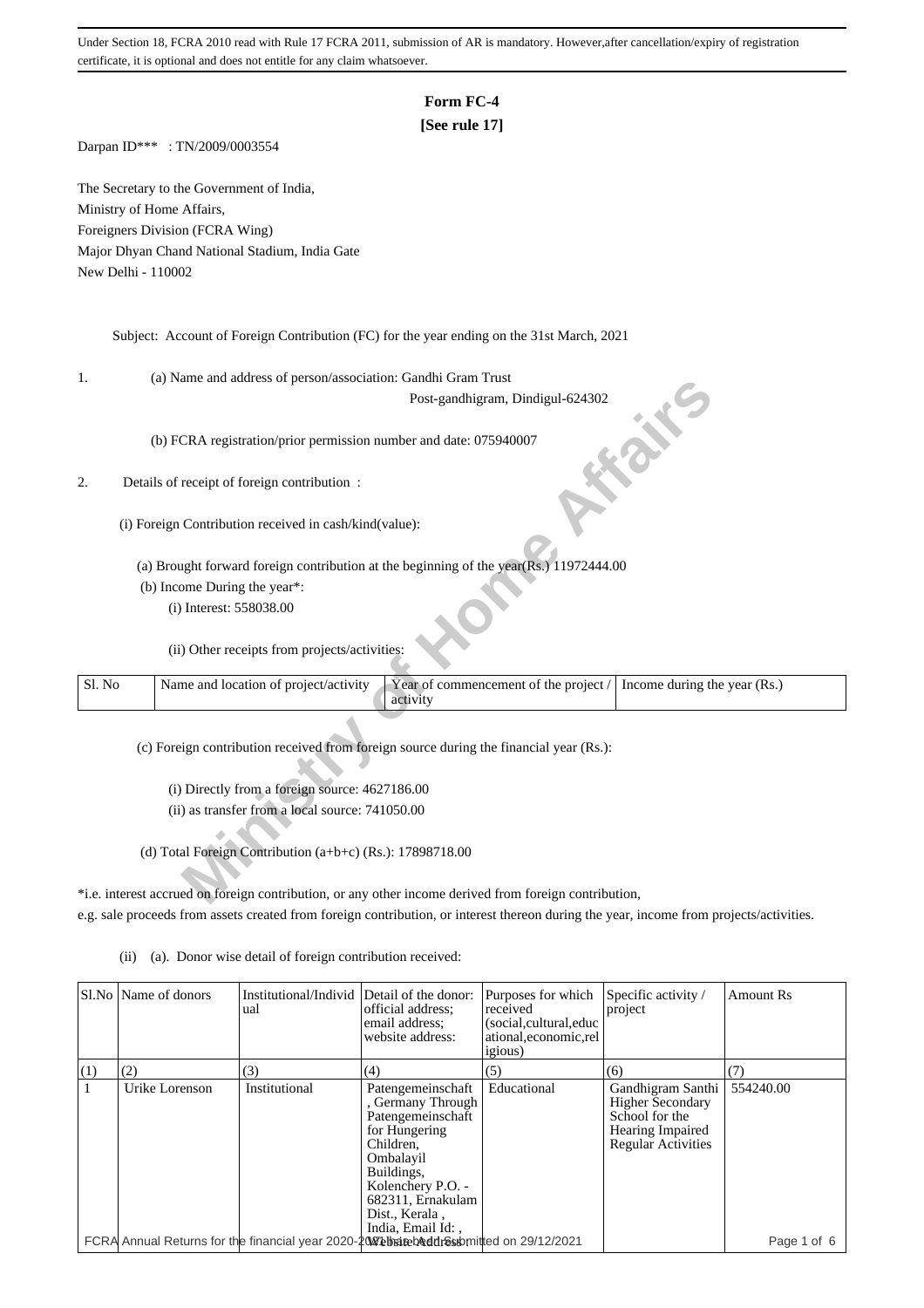|                | Sl.No Name of donors                             | Institutional/Individ<br>ual | Detail of the donor:<br>official address:<br>email address;<br>website address:                                                                               | Purposes for which<br>received<br>(social,cultural,educ<br>ational, economic, rel<br>igious) | Specific activity /<br>project                                                                    | <b>Amount Rs</b> |
|----------------|--------------------------------------------------|------------------------------|---------------------------------------------------------------------------------------------------------------------------------------------------------------|----------------------------------------------------------------------------------------------|---------------------------------------------------------------------------------------------------|------------------|
| $\overline{c}$ | India Literacy<br>Project                        | Institutional                | Plot #14 Bharathan<br>Street<br>Chittlapakkam<br>Chennai 600064,<br>India, Email Id:,<br>Website Address:                                                     | Educational                                                                                  | Educational                                                                                       | 186810.00        |
| 3              | Urike Lorenson                                   | Institutional                | Patengeminschaft<br>Fuer Hungernde<br>Kinder 22609<br>Liguster WEG 21C<br>Hamburg Germany<br>, Germany, Email<br>Id:, Website<br>Address:                     | Educational                                                                                  | Gandhigram Santhi<br>Higher secondary<br>school for the<br>Hearing Impaired<br>Regular activities | 424580.00        |
| 4              | India Literacy<br>Project                        | Institutional                | USA, United<br>States of America,<br>Email Id:, Website<br>Address:                                                                                           | Educational                                                                                  | Educational                                                                                       | 252147.00        |
| 5              | Yourcause                                        | Institutional                | 6111 West Plano<br>Parkway Suite<br>1000 YC Plano TX<br>75093, United<br>States of America,<br>Email Id:, Website<br>Address:                                 | Social                                                                                       | Sowbhagya illam<br>children welfare                                                               | 36355.00         |
| 6              | <b>UK Online Giving</b><br>Foundation            | Institutional                | Unit 9 Cirencester<br>Office Park,<br>Tetbury Road,<br>Cirencester,<br>Gloucestershire,<br>GL7 6JJ U.K.,<br>United Kingdom,<br>Email Id:, Website<br>Address: | Social                                                                                       | Sowbhagya illam<br>children welfare                                                               | 440430.00        |
| 7              | Stiftung                                         | Institutional                | Stiftung, Manager<br>Ohnegrenzen,<br>Managers Without<br>Borders, Germany,<br>Germany, Email<br>Id:, Website<br>Address:                                      | Social                                                                                       | Hospital activity                                                                                 | 128163.00        |
| 8              | Silicon Valley<br>Foundation                     | <b>Institutional</b>         | 2440 West El<br>Camino Real Suite<br>300 Mountain<br>View CA 94040,<br>United States of<br>America, Email Id:<br>, Website Address :                          | Social                                                                                       | General                                                                                           | 2122656.00       |
| 9              | <b>Silicon Valley</b><br>Foundation              | Institutional                | 2440 West El<br>Camino Real Suite<br>300 Mountain<br>View CA 94040,<br>United States of<br>America, Email Id:<br>, Website Address :                          | Educational                                                                                  | <b>Education</b> activity                                                                         | 801948.00        |
| 10             | R.M.RANGASWA<br><b>MY</b><br>L.RAJARAJESWA<br>RI | Individual                   | 35 Rosyth Road<br>#05-01 Gillenia<br>Singapore,<br>Singapore, Email<br>Id:, Website<br>Address:                                                               | Social                                                                                       | General                                                                                           | 25000.00         |
| 11             | Naresh Rajagopal                                 | Individual                   | 220, Fairway<br>Drive, Apt<br>08, Chattam, Illinois,<br>USA, United<br>States of America,<br>Email Id:, Website<br>Address:                                   | Social                                                                                       | Sowbhagya illam<br>children welfare                                                               | 15000.00         |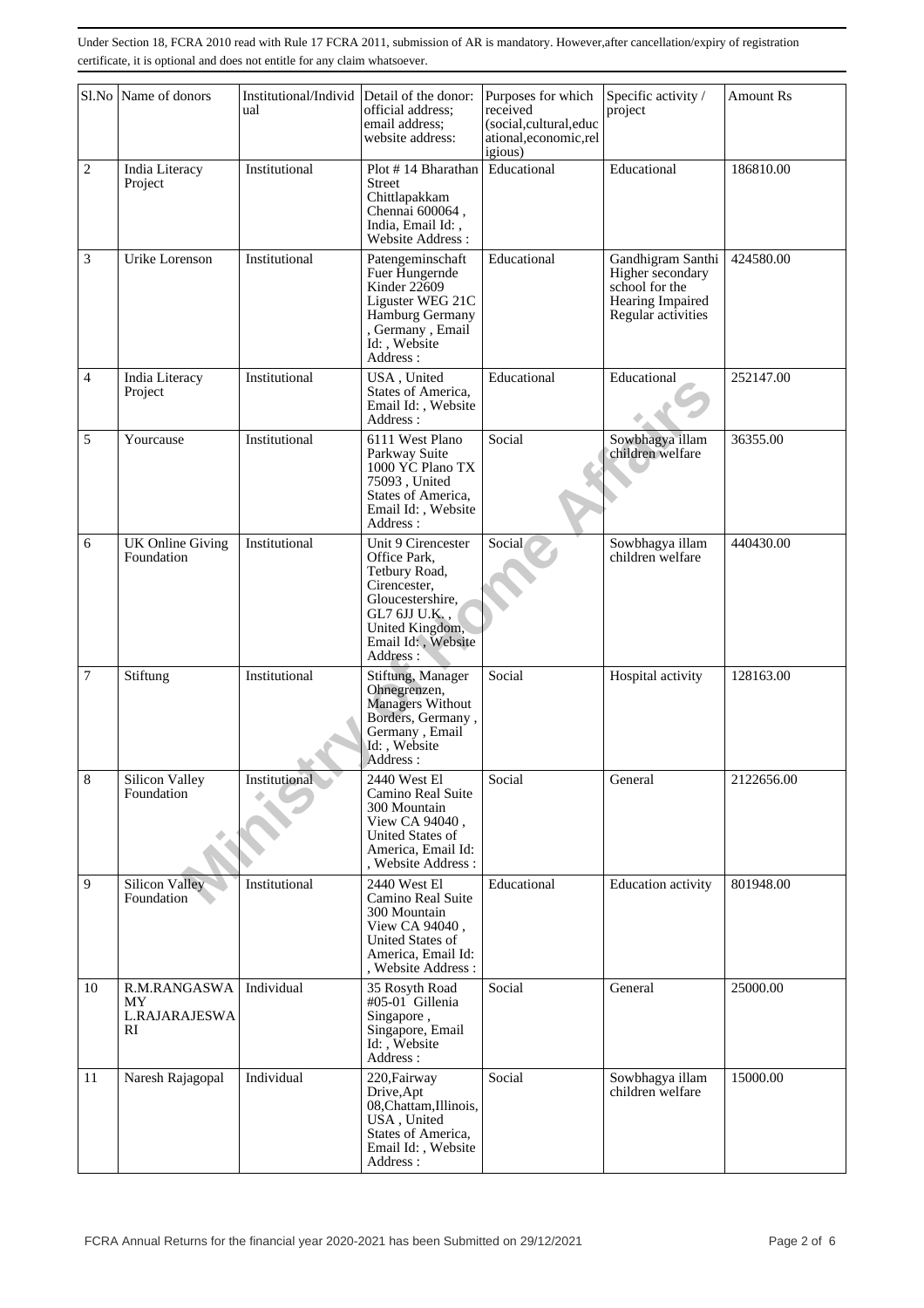|                                                                                                                                                                       |                  | Sl.No Name of donors                    | ual            | Institutional/Individ Detail of the donor:                                                                                                                                                     | official address:<br>email address:<br>website address:                                                                 |                | Purposes for which<br>Specific activity /<br><b>Amount Rs</b><br>received<br>project<br>(social,cultural,educ<br>ational,economic,rel<br>igious) |                                     |                                      |                |         |  |  |
|-----------------------------------------------------------------------------------------------------------------------------------------------------------------------|------------------|-----------------------------------------|----------------|------------------------------------------------------------------------------------------------------------------------------------------------------------------------------------------------|-------------------------------------------------------------------------------------------------------------------------|----------------|--------------------------------------------------------------------------------------------------------------------------------------------------|-------------------------------------|--------------------------------------|----------------|---------|--|--|
| 12<br>Dhamayanthi<br>Pugazhendhi                                                                                                                                      |                  | Individual                              |                | 9 March Lane<br>Cambridge<br>CB13LG United<br>Kingdom, United<br>Kingdom, Email<br>Id: , Website                                                                                               |                                                                                                                         | Social         |                                                                                                                                                  | Sowbhagya illam<br>children welfare | 3500.00                              |                |         |  |  |
| 13<br>Mr Ramaswami<br>Venkatewaran Mrs<br>Bharati<br>Venkateswaran                                                                                                    |                  | Individual                              |                | Address:<br>Mr Ramaswami<br>Venkatewaran<br>Mrs. Bharati<br>Venkateswaran 290<br>Madole Road<br><b>SEDONA AZ</b><br>86336 USA,<br>United States of<br>America, Email Id:<br>, Website Address: |                                                                                                                         | Social         |                                                                                                                                                  | Sowbhagya illam<br>children welfare | 360000.00                            |                |         |  |  |
| 14                                                                                                                                                                    | Mrs Carol Lyndon |                                         | Individual     |                                                                                                                                                                                                | 90 Yateley Gercent<br>B42 1JQ Great Bar<br>Birmingham<br>England, United<br>Kingdom, Email<br>Id:, Website<br>Address : |                | Social                                                                                                                                           |                                     | Sowbhagya illam<br>childrens welfare | 17407.00       |         |  |  |
| received:                                                                                                                                                             |                  |                                         |                |                                                                                                                                                                                                |                                                                                                                         |                | (b) Cumulative purpose-wise (social, cultural, educational, economic, religious) amount of all foreign contribution donations                    |                                     |                                      |                |         |  |  |
| Sl.No                                                                                                                                                                 |                  | Purpose                                 |                |                                                                                                                                                                                                |                                                                                                                         |                | Amount                                                                                                                                           |                                     |                                      |                |         |  |  |
| $\mathbf{1}$                                                                                                                                                          |                  | Educational                             |                |                                                                                                                                                                                                |                                                                                                                         |                |                                                                                                                                                  | 1478675.00                          |                                      |                |         |  |  |
| $\overline{2}$                                                                                                                                                        |                  | Social                                  |                |                                                                                                                                                                                                |                                                                                                                         |                | 3148511.00                                                                                                                                       |                                     |                                      |                |         |  |  |
| Details of Utilisation of foreign contribution:<br>3.<br>(a) Details of activities/projects for which foreign contribution has been received and utilised (in rupees) |                  |                                         |                |                                                                                                                                                                                                |                                                                                                                         |                |                                                                                                                                                  |                                     |                                      |                |         |  |  |
| Sl. No.                                                                                                                                                               |                  | Name of<br>project/acti ocation<br>vity | Address/L      | <b>Previous Balance</b>                                                                                                                                                                        |                                                                                                                         |                | Receipt during the year Utilised                                                                                                                 |                                     |                                      | Balance        |         |  |  |
|                                                                                                                                                                       |                  |                                         |                | In cash                                                                                                                                                                                        | In Kind                                                                                                                 | In cash        | In Kind                                                                                                                                          | In cash                             | In Kind                              | In cash        | In Kind |  |  |
| (1)                                                                                                                                                                   |                  | (2)                                     | (3)            | (4)                                                                                                                                                                                            | (5)                                                                                                                     | (6)            | (7)                                                                                                                                              | (8)                                 | (9)                                  | (10)           | (11)    |  |  |
| $\mathbf{1}$                                                                                                                                                          |                  | Social<br>Activity                      | Gandhigra<br>m | 8774328.1                                                                                                                                                                                      | 0.00                                                                                                                    | 3612619.4<br>0 | 0.00                                                                                                                                             | 2562296.5<br>4                      | 0.00                                 | 9824651.0<br>0 | 0.00    |  |  |

| Sl.No | Purpose     | Amount     |
|-------|-------------|------------|
|       | Educational | 1478675.00 |
| -     | Social      | 3148511.00 |

## 3. Details of Utilisation of foreign contribution:

| Sl. No.        | Name of<br>project/acti ocation<br>vity |                                                                                 | Address/L Previous Balance  |         |                       | Receipt during the year Utilised |                             |         | Balance               |         |
|----------------|-----------------------------------------|---------------------------------------------------------------------------------|-----------------------------|---------|-----------------------|----------------------------------|-----------------------------|---------|-----------------------|---------|
|                |                                         |                                                                                 | In cash                     | In Kind | In cash               | In Kind                          | In cash                     | In Kind | In cash               | In Kind |
| (1)            | (2)                                     | (3)                                                                             | (4)                         | (5)     | (6)                   | (7)                              | (8)                         | (9)     | (10)                  | (11)    |
| $\mathbf{1}$   | Social<br>Activity                      | Gandhigra<br>m<br>Dindigul<br>(Anna)<br>Tamil<br>Nadu6243<br>02                 | 8774328.1<br>$\overline{4}$ | 0.00    | 3612619.4<br>$\Omega$ | 0.00                             | 2562296.5<br>$\overline{4}$ | 0.00    | 9824651.0<br>$\Omega$ | 0.00    |
| $\overline{2}$ | Education<br>Activity                   | Gandhigra<br>m<br>Dindigul<br>(Anna)<br>Tamil<br>Nadu6243<br>02                 | 2685968.0<br>9              | 0.00    | 1281284.8<br>5        | 0.00                             | 2315202.3<br>$\overline{2}$ | 0.00    | 1652050.6<br>2        | 0.00    |
| 3              | Education<br>Activity                   | Alwarkuri<br>chi<br>Tirunelvel<br>i(kattabom<br>man)<br>Tamil<br>Nadu6274<br>12 | 512147.91                   | 0.00    | 1032370.0<br>0        | 0.00                             | 856252.08                   | 0.00    | 688265.83             | 0.00    |
| Total          |                                         |                                                                                 | 11972444.<br>14             | 0.00    | 5926274.2<br>5        | 0.00                             | 5733750.9<br>4              | 0.00    | 12164967.<br>45       | 0.00    |

FCRA Annual Returns for the financial year 2020-2021 has been Submitted on 29/12/2021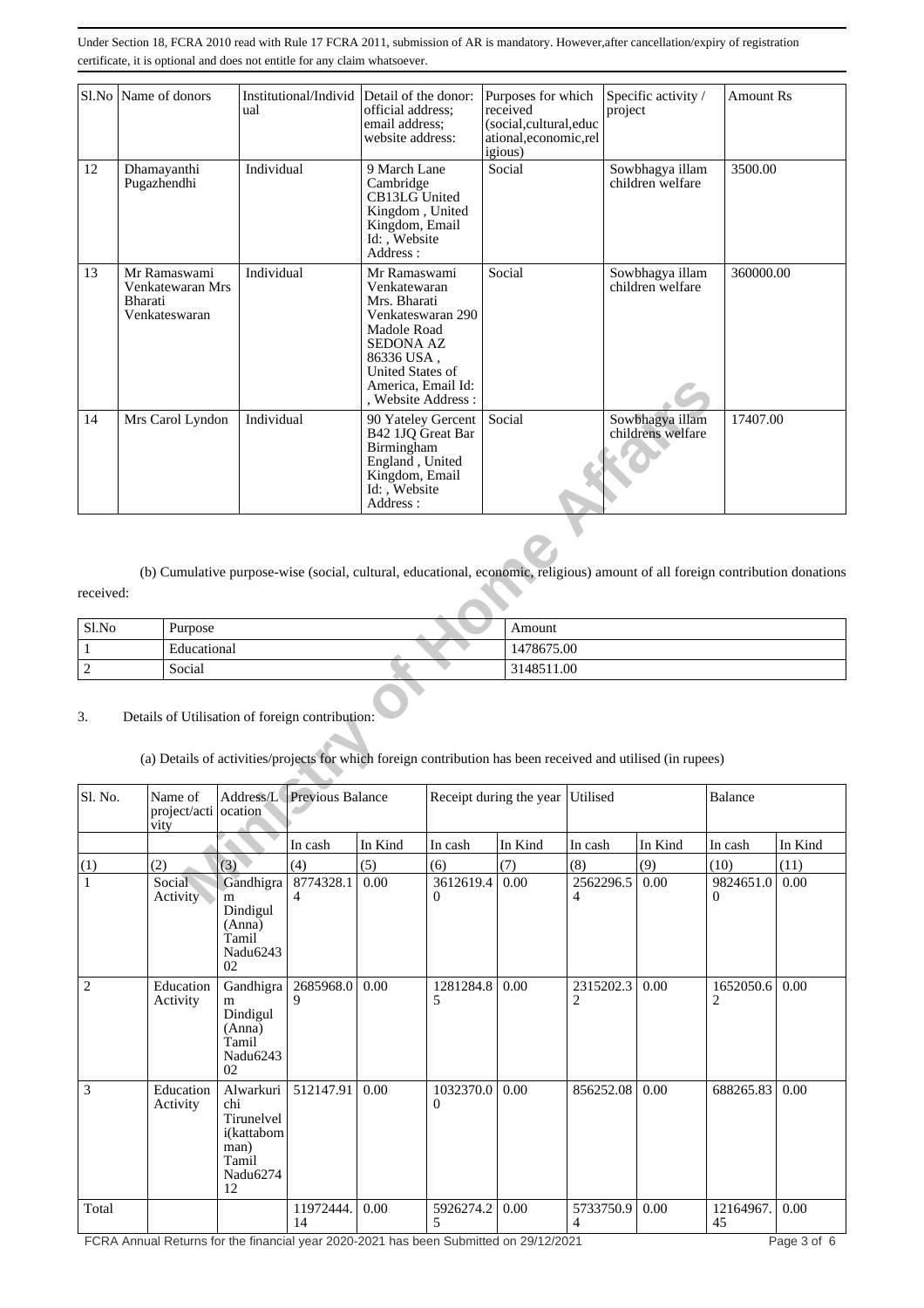(b) Details of utilisation of foreign contribution:

- (i) Utilisation\*\* for projects as per aims and objectives of the person/association(Rs.): 3320909.00
- (ii) Total administrative expenses as provided in rule 5 of the Foreign Contribution (Regulation) Rules, 2011 (Rs.)

### :1018115.00

#### (iii) Total utilisation of foreign contribution (Rs.) (i+ii):4339024.00

\*\* It is affirmed that the utilisation of foreign contribution is not in contravention of the provisions contained in the Foreign Contribution(Regulation) Act, 2010 (42 of 2010) and more particularly in section 9 and section 12 of the Act which, inter-alia, states that the acceptance of foreign contribution is not likely to affect prejudicially:

- (A) the soverignty and integrity of india; or.
- (B) the security, strategic, scientific or economic interest of the state; or
- (C) the public interest; or
- (D) freedom or fairness of election to any Legistature; or
- (E) friendly relations with any foreign state; or
- (F) harmony between religious, racial, social, lingusitic or relgional groups, castes or communities.

|         | (B) the security, strategic, scientific or economic interest of the state; or |                                                                                                       |                                           |                                  |
|---------|-------------------------------------------------------------------------------|-------------------------------------------------------------------------------------------------------|-------------------------------------------|----------------------------------|
|         | (C) the public interest; or                                                   |                                                                                                       |                                           |                                  |
|         | (D) freedom or fairness of election to any Legistature; or                    |                                                                                                       |                                           |                                  |
|         | (E) friendly relations with any foreign state; or                             |                                                                                                       |                                           |                                  |
|         |                                                                               |                                                                                                       |                                           |                                  |
|         |                                                                               | (F) harmony between religious, racial, social, lingusitic or relgional groups, castes or communities. |                                           |                                  |
|         |                                                                               |                                                                                                       |                                           |                                  |
|         |                                                                               |                                                                                                       |                                           |                                  |
|         | (c) Total purchase of fresh assets (Rs.)                                      |                                                                                                       |                                           |                                  |
| Sl. No. | Name of project/activity                                                      | Details of fresh assets                                                                               | Objective of<br>acquiring fresh<br>assets | Cost of fresh assets<br>(In Rs.) |
| (i)     | Creation of Immovable assests                                                 | Lawn work                                                                                             | Children<br><b>Education Usage</b>        | 64998.00                         |
| (ii)    | Creation of Immovable assests                                                 | Kitchen Building                                                                                      | Children<br><b>Education Usage</b>        | 288545.00                        |
| (iii)   | Creation of Immovable assests                                                 | Paver Block                                                                                           | Children<br><b>Education Usage</b>        | 53600.00                         |
| (iv)    | Creation of Immovable assests                                                 | Gate Work                                                                                             | Children<br><b>Education Usage</b>        | 18743.00                         |
| (v)     | Creation of Immovable assests                                                 | Septic Tank Work                                                                                      | Children<br><b>Education Usage</b>        | 17800.00                         |
| (vi)    | <b>Creation of Immovable assests</b>                                          | <b>Underground Water Tank</b>                                                                         | Children<br><b>Education Usage</b>        | 147500.00                        |
| (vii)   | <b>Creation of Immovable assests</b>                                          | Fencing Work                                                                                          | Social                                    | 126000.00                        |
| (viii)  | Creation of movable assests                                                   | Computer                                                                                              | <b>Education Usage</b>                    | 30000.00                         |
| (ix)    | Creation of movable assests                                                   | Fetal dopplers One Suction apparatus                                                                  | <b>Hospital Usage</b>                     | 31001.00                         |
| (x)     | Creation of movable assests                                                   | <b>Medical Equipment</b>                                                                              | <b>Hospital Usage</b>                     | 119000.00                        |
| (xi)    | Creation of movable assests                                                   | Cinematic TV                                                                                          | Social                                    | 79990.00                         |
| (xii)   | Creation of movable assests                                                   | Logitech rally plus system                                                                            | Social                                    | 342600.00                        |
| (xiii)  | Creation of movable assests                                                   | Desktop                                                                                               | Social                                    | 74950.00                         |
|         | Total                                                                         |                                                                                                       |                                           | 1394727.00                       |

#### (c) Total purchase of fresh assets (Rs.)

 (d) Foreign contribution transferred to other person/associations before 29.09.2020 (The Foreign Contribution (Regulation) Amendment Act, 2020):

| Sl.<br>$\sim$ $\sim$<br>No. | - -<br>rson/association<br>Name.<br>pers<br>the<br>-01 | Date                     | irdose   | Amount                        |
|-----------------------------|--------------------------------------------------------|--------------------------|----------|-------------------------------|
| $\overline{ }$              | $\sim$<br>. <u>. .</u>                                 | $\overline{\phantom{a}}$ | $\Delta$ | $\overline{\phantom{0}}$<br>w |

(e) Total utilisation in the year  $(Rs.)(b+c+d)$  5733751.00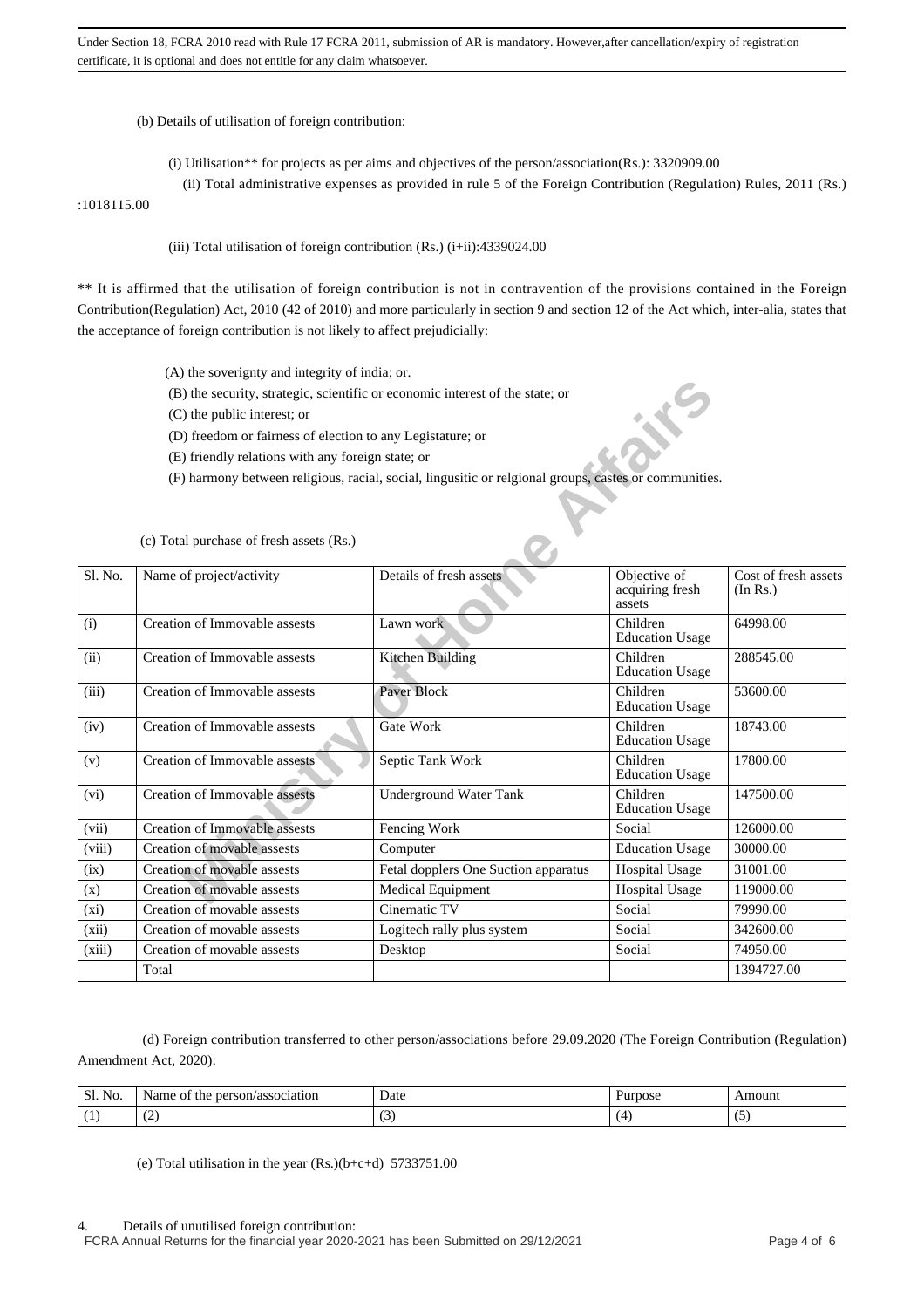(i) Total foreign contribution invested in term Deposits (Rs.):

| Sr. No. | Details                          | Total( in Rs.) |
|---------|----------------------------------|----------------|
| (i)     | Opening Balance of FD            | 5611898.00     |
| (ii)    | FD made during the year          | 6349956.00     |
| (iii)   | Less: realisation of previous FD | 0.00           |
|         | Closing balance of FD            | 11961854.00    |

(ii) Balance of unutilised foreign contribution, in cash/bank, at the end of the year(Rs):

- (a) Cash in hand: 0.00
- (b) in FC designated bank account: 148194.00
- (c) in utilisation bank account(s): 54919.00
- 5. Details of foreigners as Key functionary/working/associated: 0
- 6. Details of land and building remained unutilised for more than two year:

| N <sub>O</sub><br>ЭI. | í and building<br>. land<br>ocation of | acquisition<br>r ear<br>ΩT | `acquisition<br>Purpose<br>ΟĪ | unutilisation<br>ceason |
|-----------------------|----------------------------------------|----------------------------|-------------------------------|-------------------------|
|                       | ╰                                      | $\sim$<br><u>、</u>         |                               |                         |

| Name of the<br>Bank           | <b>Branch Address</b><br>With pincode) | Phone No.    | e-mail                                            | <b>IFSC</b> Code | Account number        | Date of Opening<br><b>Account</b> |
|-------------------------------|----------------------------------------|--------------|---------------------------------------------------|------------------|-----------------------|-----------------------------------|
|                               |                                        | (3).         | (4)                                               |                  | (6)                   |                                   |
| <b>STATE BANK</b><br>OF INDIA | 11Sansad Marg,<br>New Delhi 110<br>001 | 011-23374390 | fcra.00691@sbi.c SBIN0000691<br>$0.\overline{1}n$ |                  | XXXXXX2544 26/03/2021 |                                   |

| 5.<br>6.                                                                                                                                                       |                                                                                                                                                                                                                                | Details of foreigners as Key functionary/working/associated: 0<br>Details of land and building remained unutilised for more than two year: |                               |                                |                        |               |                       |                         |  |
|----------------------------------------------------------------------------------------------------------------------------------------------------------------|--------------------------------------------------------------------------------------------------------------------------------------------------------------------------------------------------------------------------------|--------------------------------------------------------------------------------------------------------------------------------------------|-------------------------------|--------------------------------|------------------------|---------------|-----------------------|-------------------------|--|
|                                                                                                                                                                |                                                                                                                                                                                                                                |                                                                                                                                            |                               |                                |                        |               |                       |                         |  |
| Sl. No.                                                                                                                                                        |                                                                                                                                                                                                                                | Location of land and building                                                                                                              | Year of acquisition           |                                | Purpose of acquisition |               |                       | Reason of unutilisation |  |
| (1)                                                                                                                                                            | (2)                                                                                                                                                                                                                            |                                                                                                                                            | (3)                           | (4)                            |                        |               | (5)                   |                         |  |
| (7)                                                                                                                                                            | (a) Details of FCRA Account for receipt of foreign contribution (As on 31st March of the year ending):<br><b>IFSC</b> Code<br>Name of the<br>Phone No.<br><b>Branch Address</b><br>e-mail<br>Date of Opening<br>Account number |                                                                                                                                            |                               |                                |                        |               |                       |                         |  |
| Bank                                                                                                                                                           |                                                                                                                                                                                                                                | With pincode)                                                                                                                              |                               |                                |                        |               |                       | Account                 |  |
| (1)                                                                                                                                                            |                                                                                                                                                                                                                                | (2)                                                                                                                                        | (3).                          | (4)                            | (5)                    | (6)           |                       | (7)                     |  |
| <b>STATE BANK</b><br><b>OF INDIA</b>                                                                                                                           |                                                                                                                                                                                                                                | 11Sansad Marg,<br>New Delhi 110<br>001                                                                                                     | 011-23374390                  | fcra.00691@sbi.c<br>$0.\infty$ | SBIN0000691            | XXXXXXX2544   |                       | 26/03/2021              |  |
|                                                                                                                                                                | <b>Name of the Bank</b>                                                                                                                                                                                                        | (b) Details of another FCRA Account(if any,) for keeping or utilising (As on 31st March of the year ending)<br><b>Branch</b>               | Phone No.                     | e-mail                         | <b>IFSC Code</b>       |               | <b>Account Number</b> | Date of Opening         |  |
|                                                                                                                                                                |                                                                                                                                                                                                                                | <b>Address</b> (with Pin<br>code)                                                                                                          |                               |                                |                        |               |                       | <b>Account</b>          |  |
| (1)                                                                                                                                                            |                                                                                                                                                                                                                                | (2)                                                                                                                                        | (3)                           | (4)                            | (5)                    | (6)           |                       | (7)                     |  |
| <b>CANARA BANK</b><br><b>CANARA BANK</b><br><b>KHADI BHAVAN</b><br><b>BUILDING NULL</b><br><b>GANDHIGRAM</b><br>(DINDIGUL DIST)<br><b>TAMIL NADU</b><br>624302 |                                                                                                                                                                                                                                | 0451-2452318                                                                                                                               | gandhigramtrust@g<br>mail.com | CNRB0000967                    |                        | 0967101000043 | 01/01/1985            |                         |  |
|                                                                                                                                                                |                                                                                                                                                                                                                                |                                                                                                                                            |                               |                                |                        |               |                       |                         |  |

(c) Details of all utilisation bank accounts (if any) for utilisation of Foregin Contribution (As on 31st March of the year ending):

| Name of the<br>Bank           | <b>Branch Address</b><br>With pincode)                                                                    | Phone No.    | E-mail                                             | <b>IFSC</b> Code | Account No  | Date of Opening<br>Account |
|-------------------------------|-----------------------------------------------------------------------------------------------------------|--------------|----------------------------------------------------|------------------|-------------|----------------------------|
| $^{(1)}$                      | (2)                                                                                                       | (3).         | (4)                                                | (5)              | (6)         |                            |
| <b>STATE BANK</b><br>OF INDIA | Alwarkurichi,<br>Tirunelveli<br>District.<br>Alwarkurichi.<br>Tamil Nadu,<br>Tirunelveli(katta<br>bomman) | 04634-283223 | $\dot{\text{b}}$ i.02189@sbi.c<br>$0.\overline{m}$ | SBIN0002189      | XXXXXXX0897 | 09/11/2002                 |

8 \*Whether during the period under report: